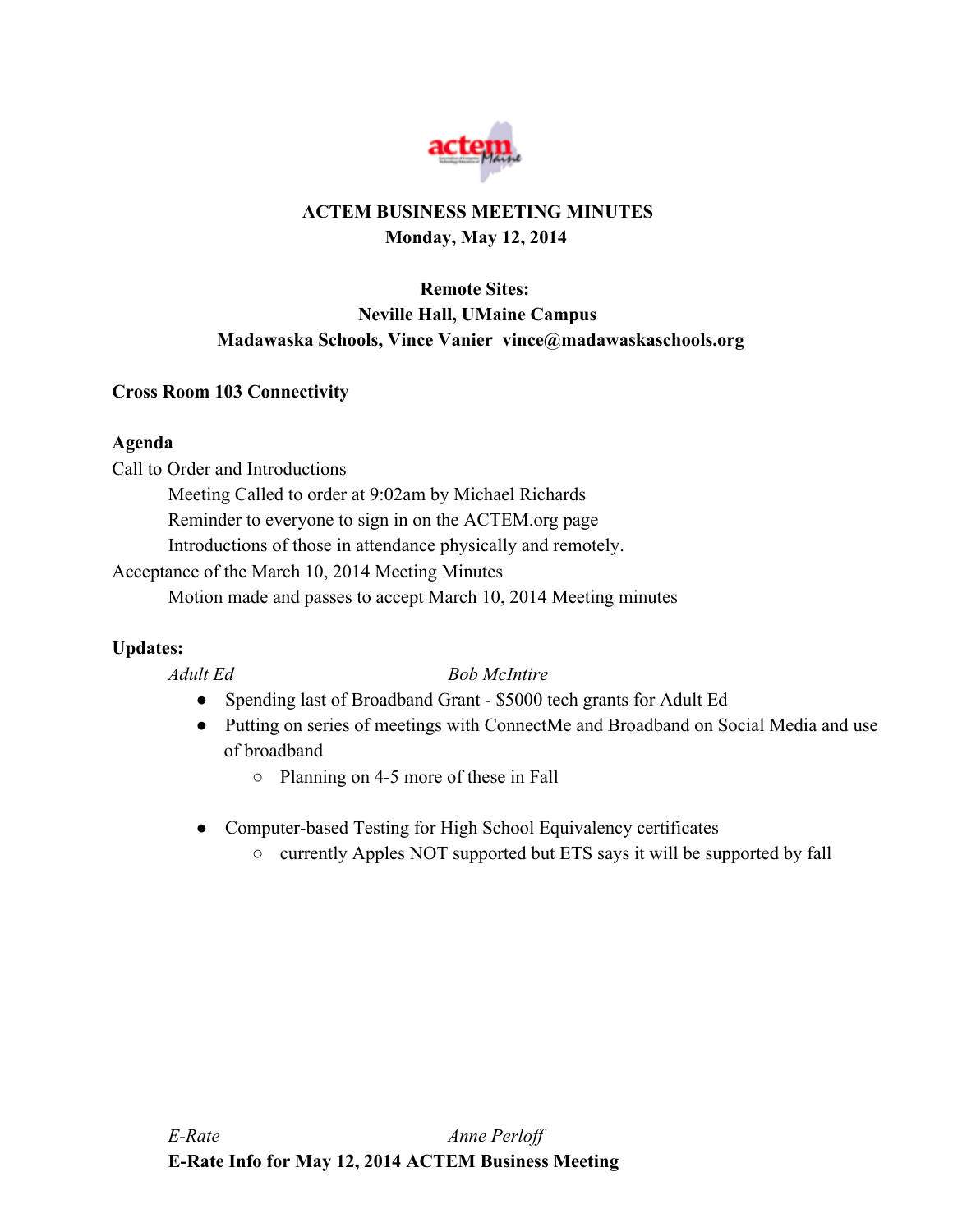## **I. Upcoming Activities for FY20142015**

## **Technology Plans**

A technology plan is required for all Priority 2 funding requests. Priority 1 requests do not need a technology plan.

The plan must be approved before the start of services or the filing of the FCC Form 486, whichever is earlier.

## **FCC Form 486**

After you go through PIA review and receive a Funding Commitment Decision Letter (FCDL), you will need to file a Form 486 to indicate the start of services.

For Priority 2 filings, the form cannot be filed until the technology plan has been approved.

The Form 486 must be certified no later than 120 days after the service start date or 120 days after the date of the FCDL, whichever is later.

## **BEARs**

*You cannot submit a BEAR for reimbursement until the Form 486 has been filed, but the deadline to file a BEAR for FY2014 is October 28, 2015.*

## **II. Upcoming Activities** for **FY2013-2014**

## **FCC Form 486**

Some of you may still have FY2013 Form 471 applications that have not yet been issued a Funding Commitment Decision Letter.

The Form 486 must be certified no later than 120 days after the service start date or 120 days after the date of the FCDL, whichever is later.

## **BEARs**

*You cannot submit a BEAR for reimbursement until the Form 486 has been filed, but the deadline to file a BEAR for FY2013 is October 28, 2014.*

## *MICDL Roger Fuller*

● Partnerships with Science Learning, Maine Arts Commission, Texas Instruments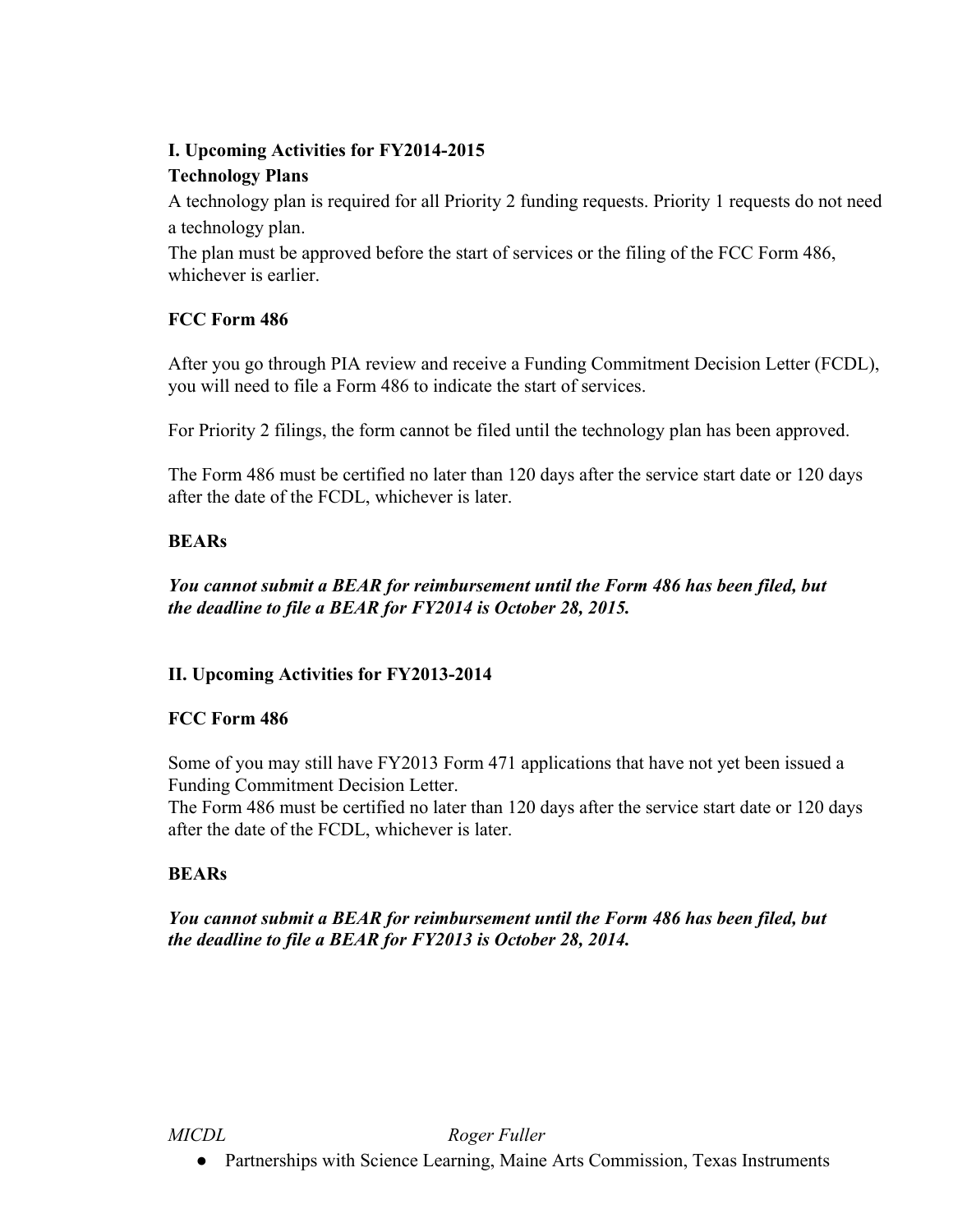- Looking for 5 groups to partner with Rising Star [http://www.risingstareducation.com/](http://www.google.com/url?q=http%3A%2F%2Fwww.risingstareducation.com%2F&sa=D&sntz=1&usg=AFQjCNEBzaBFGy3kqBJCBu6M7HiZPS1Ddw)
- International Journal for Digital Learning will be online soon

## *MLTI and other updates from Jef Mao and Team*

- Data Privacy Bill killed
	- Ongoing issue
- $\bullet$  MLTI Opt-Ins
	- Paperwork due on May 15 is ONLY for new opt-ins! NOT enrollment issues
	- $\circ$  All new opt-ins are for 4 years
- Billing will be based on October enrollment numbers of prior year (Same as State Subsidy process)
- Codea licenses still available
	- will be distributed through managed licenses in the Fall
	- For right now, we need asset tags of students/teachers
- MLTI Professional Development: [http://www.maine.gov/mlte/events/index.shtml](http://www.google.com/url?q=http%3A%2F%2Fwww.maine.gov%2Fmlte%2Fevents%2Findex.shtml&sa=D&sntz=1&usg=AFQjCNFF8cOeFc-8z53MSYbKLBiwOvg3fw)
	- $\circ$  Tech Lead Sessions particularly important not info that's easily distributed in a memo format
- Contact Jeff Mao if anyone wants info on the Bright Bytes Data collections
- MLTI Student Conference is later this month [http://www.maine.gov/mlte/studentconference/index.shtml](http://www.google.com/url?q=http%3A%2F%2Fwww.maine.gov%2Fmlte%2Fstudentconference%2Findex.shtml&sa=D&sntz=1&usg=AFQjCNFk0gUF_AR6-VsQfYaV1DWxmAmWnA)
- MLTI Summer Teacher Institute at Bowdoin College [http://www.maine.gov/mlte/events/institutes/index.shtml](http://www.google.com/url?q=http%3A%2F%2Fwww.maine.gov%2Fmlte%2Fevents%2Finstitutes%2Findex.shtml&sa=D&sntz=1&usg=AFQjCNE3Oztyd-BtOm_OPDFfzvdV7X6-wg)
- Filemaker will be available after the Fiscal Year change on the Self-Service site

# *MEDMS Brian Snow*

- New data will be coming out on bullying behavior data due to new State law.
- Formal training will be happening late summer/early fall
- MEDMS now fully staffed so please call if you have any problems with end of year data.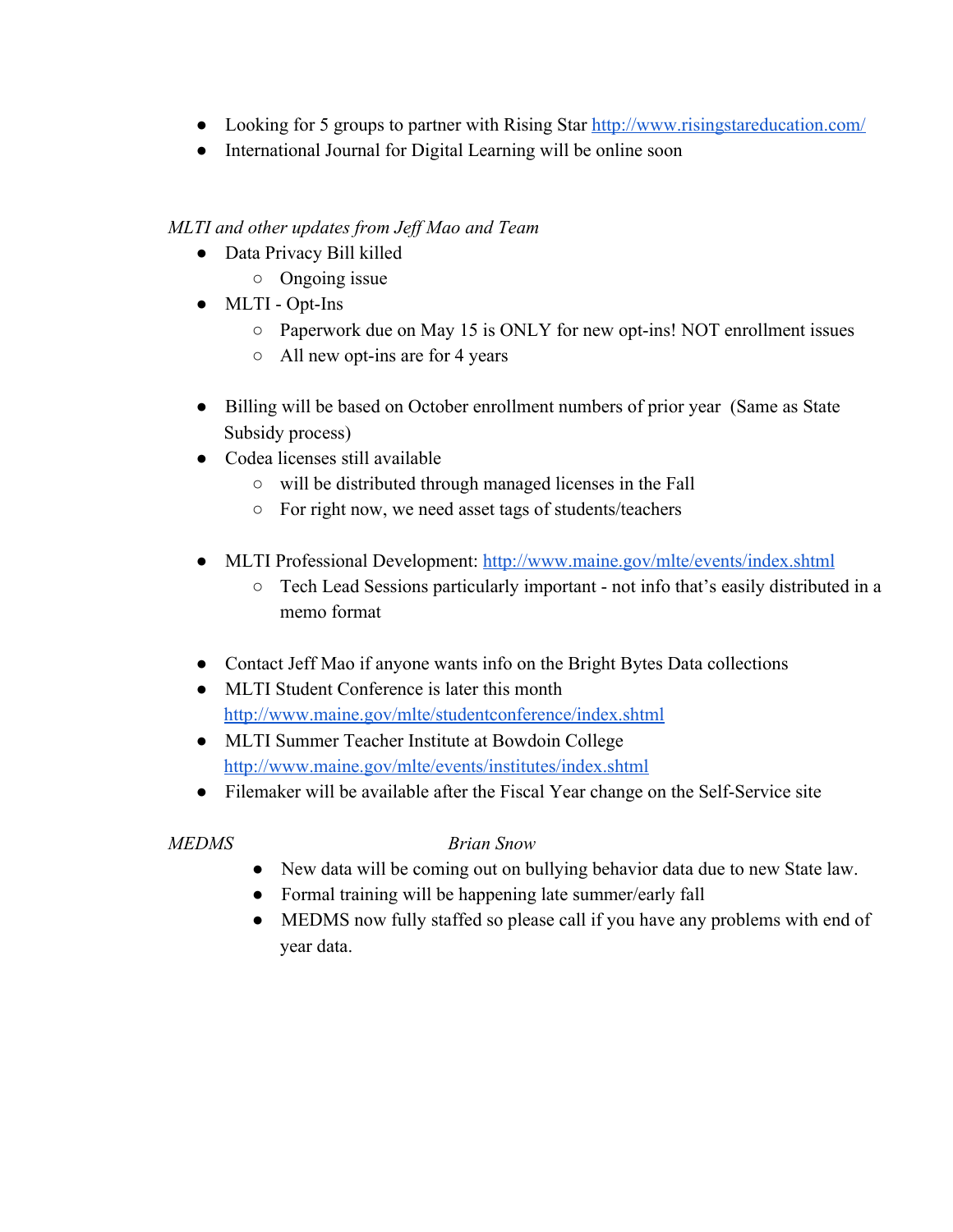#### **Business Items:**

## *Nominations and vote for ACTEM Of icers – John Brandt* & *nominations committee* President, Vice President, Secretary, Treasurer

Current slate of officers: President: Michael Richards Vice President: David Bridges Secretary: Deb White Treasurer: Andrew Wallace

Motion made to accept slate by John Brandt, seconded by Dennis Crowe Election for 2 year term for the above slate was unanimous except for 4 abstentions of the current officers.

Dues for  $2014-15$ :

#### **What does membership cost? (memberships expire annually on June 30)**

- Individual Membership \$20 annually
- Institutional Membership  $-$  \$50 annually (\$25 for small, one-school districts)
- Retired Lifetime Membership \$50 one time charge
- Vendor Membership \$200 annually

Meeting dates for 2014-15 September 15, 2014 December 8, 2014 March 9, 2015 May 11, 2015

*Professional Development Reimbursements Dennis Kunces*

- 83 have made requests for 2013-2014 funding
- $\bullet$  63 have received funds
- 7 more pending
- 13 applied but did not qualify
- For 2014-2015 year, 7 people have applied only 4 currently qualify

#### **Reports**:

*Tech Integrator's Group Mike Arsenault:*

- MLTI Student Conference: University of Maine Orono, ME May 22nd
- SEA TechCamp: June 23-25 Windham, ME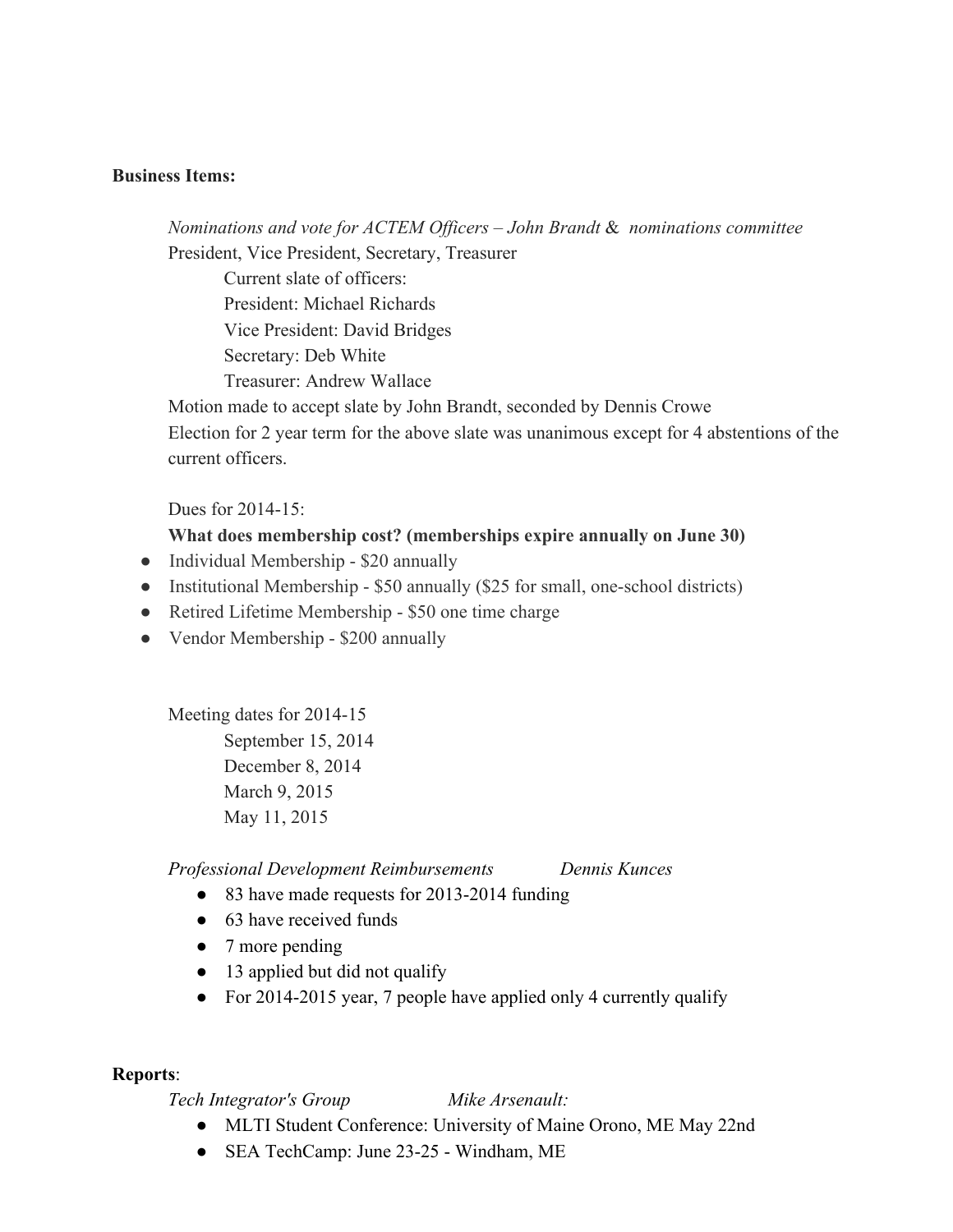- Learn Everywhere! Education Technology Conference: June 23-27 Thomas College Institute
- Computers Across the Curriculum: June 23-27 Thomas College Institute
- GAFE Peak: York, ME June 25-26
- NELMS 1:1 Institute: Kennebunk, ME June 26-27
- iPadagogy II: University of Maine Fort Kent June 26-27
- ISTE Atlanta: June 28th July 1st
- TechnologyTeacher.ME: Gould Academy Bethel, ME June 30th-July 2nd
- Promise to Practice (iTunes U & iBooks Author), Foxcroft Academy, August 37,[http://promisetopractice.foxcroftacademy.org](http://www.google.com/url?q=http%3A%2F%2Fpromisetopractice.foxcroftacademy.org%2F&sa=D&sntz=1&usg=AFQjCNGO6MsyEq8-6ZfPcxfpD5Fy08j6OA)
- Cloud Camp NE: East Bridgewater, MA July 10
- Teaching and Learning with the iPad, University of Southern Maine July 14-18
- The Read Write Web in the Classroom, University of Southern Maine July 14-18
- Create, Make & Learn: Burlington, VT July 14-18
- 21st Century Teaching and Learning with Technology: University of Southern Maine July  $21-15$
- MLTI Summer Institute: Bowdoin College July 22-24
- Mac Computer in the Digital Classroom: University of Southern Maine July 28-August 1
- Google Apps for Education Maine Summit: Yarmouth, ME August 12-15
- Technology for Innovation in Education: Tilton Academy Tilton, NH August 18-20
- MLTI Professional Development (Apple Solutions)[:](http://www.google.com/url?q=http%3A%2F%2Fmaine.gov%2Fmlti%2Fevents%2Fapple.shtml&sa=D&sntz=1&usg=AFQjCNELFzpLVe9low-EkATBuizBUoARgQ) [http://maine.gov/mlti/events/apple.shtml](http://www.google.com/url?q=http%3A%2F%2Fmaine.gov%2Fmlti%2Fevents%2Fapple.shtml&sa=D&sntz=1&usg=AFQjCNELFzpLVe9low-EkATBuizBUoARgQ)
- MLTI Professional Development (HP Solution): [http://maine.gov/mlti/events/hp.shtml](http://www.google.com/url?q=http%3A%2F%2Fmaine.gov%2Fmlti%2Fevents%2Fhp.shtml&sa=D&sntz=1&usg=AFQjCNEq6xZyhnVeQBC-PMtL5kiWFaJCHg)
- Tech Sherpas [http://www.techsherpas.org/](http://www.google.com/url?q=http%3A%2F%2Fwww.techsherpas.org%2F&sa=D&sntz=1&usg=AFQjCNHwrZ4x8hBip4YPCrygh2RVWlgrIg) Tuesday 3pm
- #EdChatME [http://www.greatschoolspartnership.org/edchatme/](http://www.google.com/url?q=http%3A%2F%2Fwww.greatschoolspartnership.org%2Fedchatme%2F&sa=D&sntz=1&usg=AFQjCNHp6SRtiACgXvAs-n1GdzRYQYBzwg) Thursdays 8-9pm
- iMunch and Learn [http://imunch.mikearsenault.net/](http://www.google.com/url?q=http%3A%2F%2Fimunch.mikearsenault.net%2F&sa=D&sntz=1&usg=AFQjCNF_xk6hT9bBy4Ij-ajZ_Pe8PsNkWA) Fridays 12pm-1pm
- Southern Maine Integrators Now TechConnectME Join our Google+ Community and Share
- TechConnectME Meetup: Tuscan Brick Oven Bistro Freeport, ME June 4
- Google Teacher Academy 2014 Dates http://www.google.com/edu/programs/google-teacher-academy/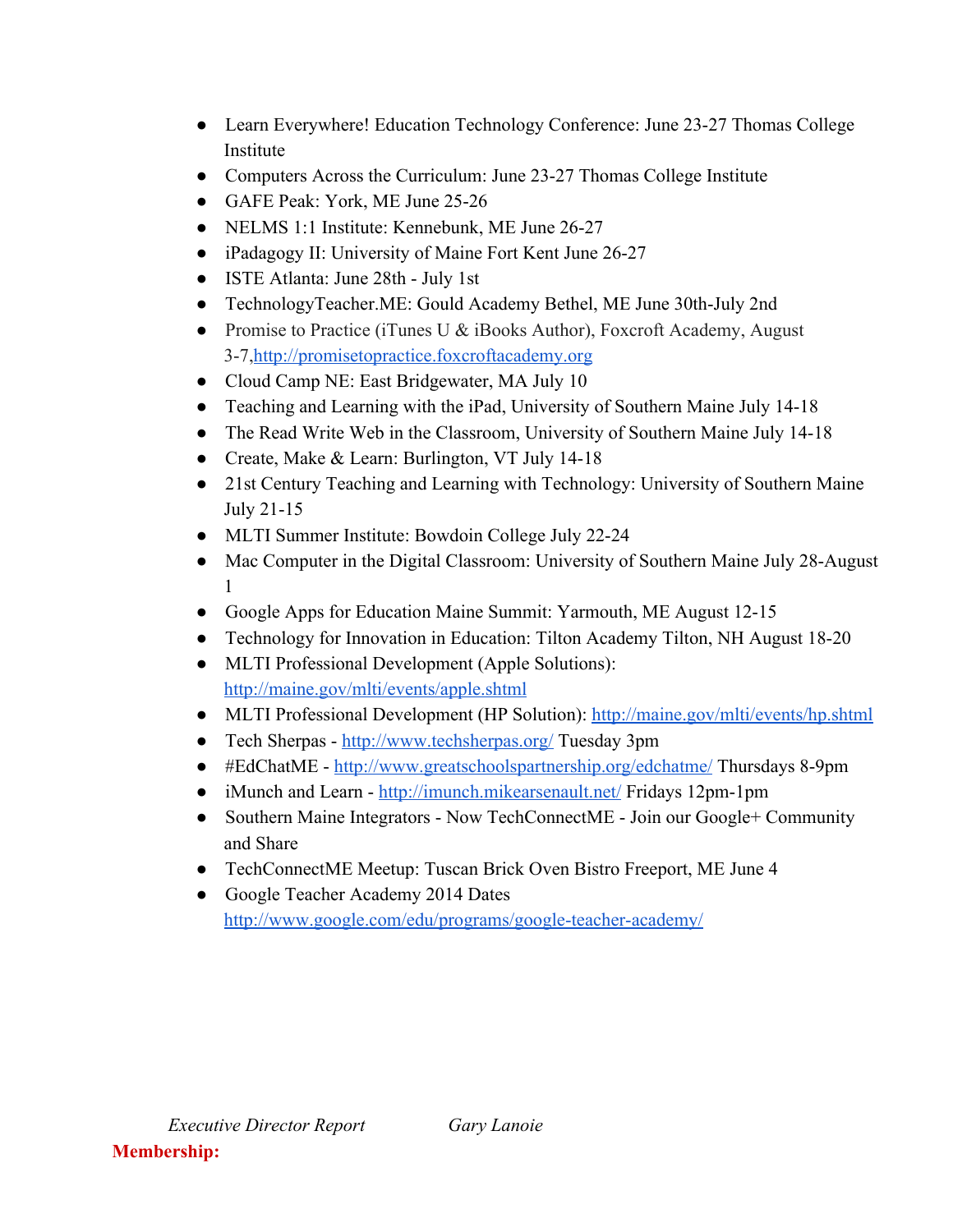Institutional Members: 119 Individual Members: 776 Vendor Members: 20

## **New Membership/Event Registration/Email System:**

**Wild Apricot** Used by several ISTE Affiliates. Email reminders will go to members when renewals are coming due this June. ACTEM now set up so you may pay online for membership & events with PayPal. New online membership form located at - [http://actem.wildapricot.org/join](http://www.google.com/url?q=http%3A%2F%2Factem.wildapricot.org%2Fjoin&sa=D&sntz=1&usg=AFQjCNHs5ZlAfVmQTp9YjMYAIto1yRj0sA) Login button in top right corner Login with email address & then click "Forgot password"

## **ACTEM Membership Year:**

- Runs from July 1st to June 30th annually.
- All renewals will be due on July 1st Institutional  $&$  individual
- Institutional memberships for districts to purchase software and hardware at ACTEM special discounted pricing.
- Individual memberships are required for ACTEM's professional development reimbursement program. Must be current member in year of PD activity (ie 2014-15 member for summer PD)
- Accepting payments now for 2015 memberships

## **Thank you to our ACTEM Vendor Members:**

Apple Inc., Brain Hive, Canfield Systems, ePlus Technology, Hewlett Packard, Imagine Learning, JAMF Software, LanSchool (Stoneware), Microsoft, Mosaic Technology, Offtech New England, Pro AV Systems, Spectrum Industries, Sophos, TEQ, Texas Instruments, Unified Technologies, Vintage Tech Recyclers, Vocabulary - SpellingCity and Wizeparts.com

## **Financials:**

Financials are posted online under the meeting link for last FY and through April 30, 2014. Profit & Loss:

http://www.edline.net/files/\_0IAar\_/d0acf62d254071383745a49013852ec4/PLReport\_July-Apr14.pd [f](http://www.google.com/url?q=http%3A%2F%2Fwww.edline.net%2Ffiles%2F_0IAar_%2Fd0acf62d254071383745a49013852ec4%2FPLReport_July-Apr14.pdf&sa=D&sntz=1&usg=AFQjCNF76sCoksYbGFLYUZwMVWPgQd1WUA)

Balance:

[http://www.edline.net/files/\\_0IAaI\\_/4905a0668d7d5ea43745a49013852ec4/BalanceReport\\_Apr2014](http://www.google.com/url?q=http%3A%2F%2Fwww.edline.net%2Ffiles%2F_0IAaI_%2F4905a0668d7d5ea43745a49013852ec4%2FBalanceReport_Apr2014.pdf&sa=D&sntz=1&usg=AFQjCNFP4MuxmaC2I6qBekB-HlJqx9FGqA) [.pdf](http://www.google.com/url?q=http%3A%2F%2Fwww.edline.net%2Ffiles%2F_0IAaI_%2F4905a0668d7d5ea43745a49013852ec4%2FBalanceReport_Apr2014.pdf&sa=D&sntz=1&usg=AFQjCNFP4MuxmaC2I6qBekB-HlJqx9FGqA)

Some bullet points about last FY:

- Membership income \$25K
- Total gross sales of software/hardware to date \$923K
- Hoping to break one million in gross sales this year
- Maine Community Foundation gain of approx. \$14.5K through March 2014
- Conference profit Approximately \$30K and \$700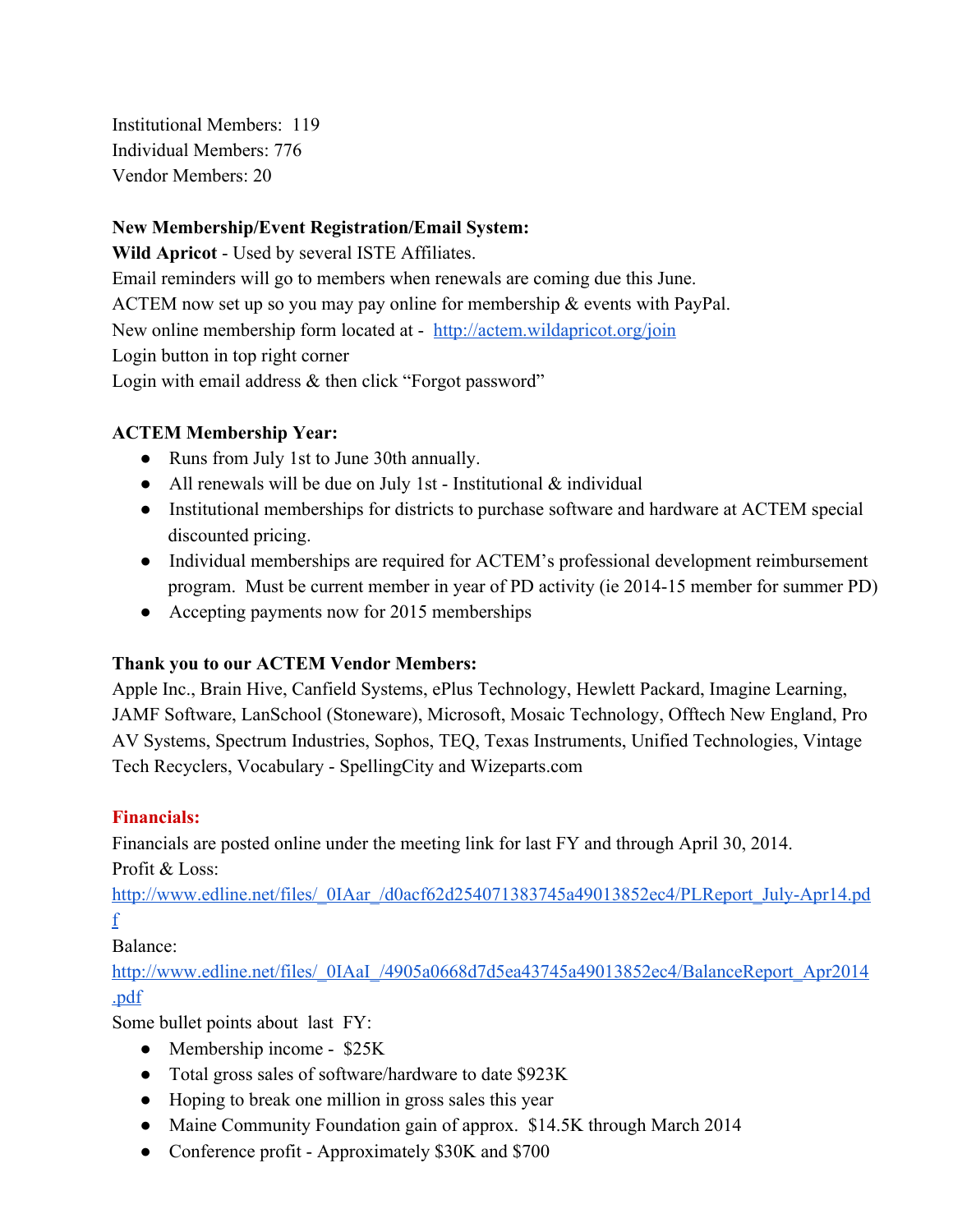- PD Reimbursements paid to date \$16,908 (May 12th) and with additional several commitments and a budget of \$20,000 for this year
- Profit/Loss Report showing a net profit of approximately \$44K to date
- Budget is predicting a profit of approximately \$3K for this fiscal year

## **Supporting ACTEM helps support our programs & mission**

- Two MLTI III Cisco Workshops free to members
- Regional Pizza & Technology meetings to Technical staff
- Meraki MDM workshop at ACTEM office
- Sponsorships: MLTI Student Conference, Cool2Career, TechConnect, Educamp Maine
- EOY & LOY Awards programs

## **Software/Hardware News**:

Purchasing from ACTEM helps support the mission of the association and support our programs like the PD reimbursement program.

## **Microsoft**

- ACTEM sells the most recent versions of any software
- Microsoft licensing allows installation of previous versions of software with a current license
- ACTEM stocks the previous version of software DVD's
- MS Office 365 free for Education ACTEM still not able to sell Office 365
- Still rumored that Microsoft Office for Mac 2014 will be released in Q2
- iPad apps for MS office release but require an Office 365 subscription
- Option to order installer for MS Office for Mac on flash drive

# **ACTEM Flash Drive**

16GB Flash Drive w/ACTEM logo \$12.50 + Shipping

## **Adobe**

- New agreement signed through Sept. 2015
- Perpetual CS6 licenses will be available through ACTEM through the agreement
- Adobe Creative Cloud Options
	- NEISTE offer for ETLA site licensing
		- District wide, based on FTE's available at \$23.50 per FTE (3 year subscription)
		- GovConnection
		- Info sheet posted under meeting reports Not ACTEM administered
		- [http://www.edline.net/files/\\_0IK67\\_/6aa0a836a747cd013745a49013852ec4/](http://www.google.com/url?q=http%3A%2F%2Fwww.edline.net%2Ffiles%2F_0IK67_%2F6aa0a836a747cd013745a49013852ec4%2FNEISTE_Adobe_ETLA.pdf&sa=D&sntz=1&usg=AFQjCNGVN_q4vE7eYdnnrXH4g0C4FoZQaQ) NEISTE Adobe ETLA.pdf
	- Device User Subscription
		- ACTEM administered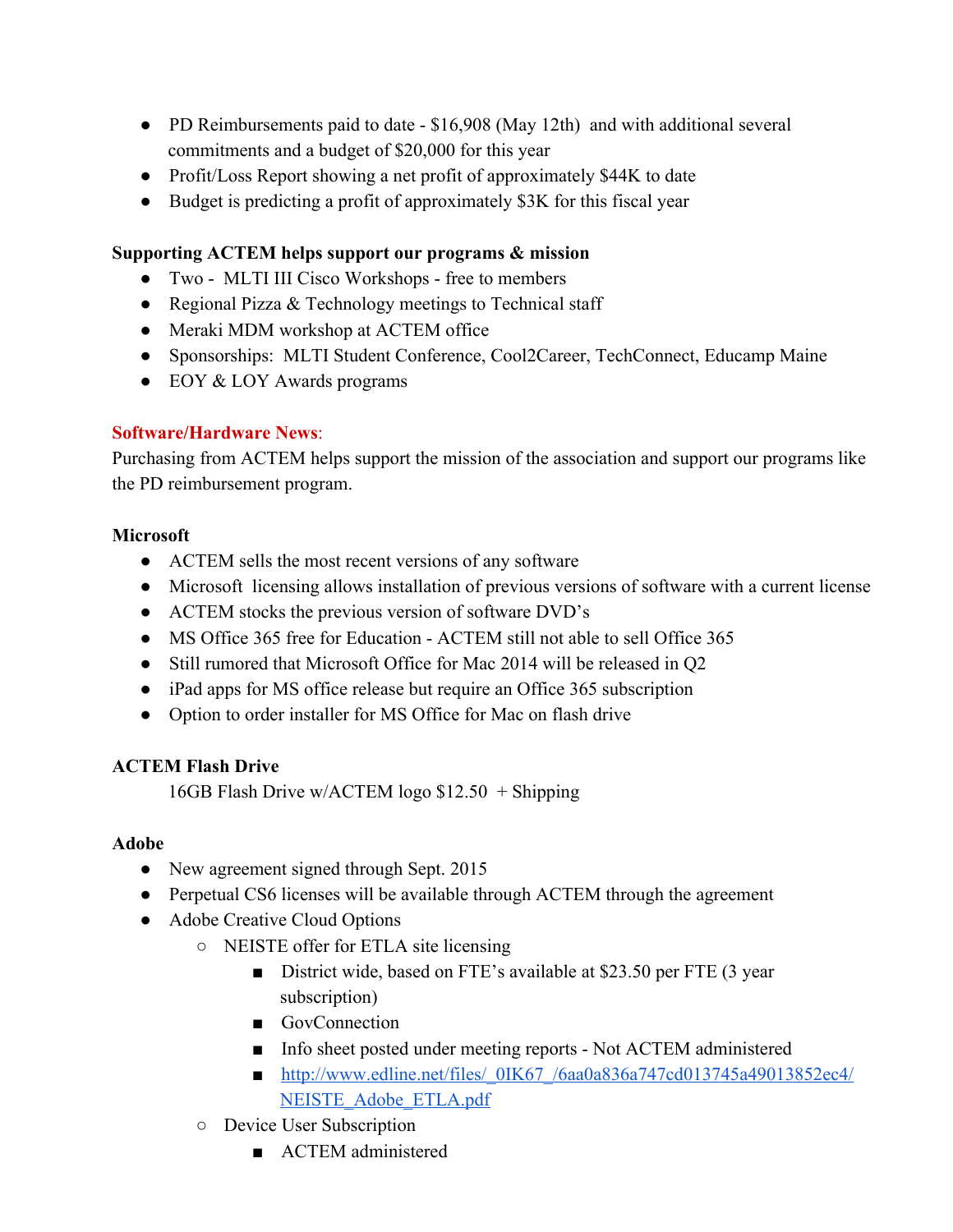- License linked to device not user
- Design for lab settings
- Offer complete Creative Cloud Suite (Master Collection) for approx. \$180
- Offers Single App subscription for device (Photoshop) for \$96

#### **Sophos**

- Endpoint Security Advanced still popular option for schools
- Cloud option now available more attractive pricing, links to active directory
- Contact ACTEM if you are interested in options and quotes.

#### **Rosetta Stone**

- Group purchase will be offered again this coming August
- Those with subscriptions will need to renew in August
- Cost is \$94 per Rosetta Stone Classroom Ver. 3 license No minimum order

## **Filemaker**

- Version 13 released
- Updated pricing and information on ACTEM's website
- New model for servers that involves concurrent connections

## **Hapara**

- Teacher Dashboard for Google Apps for Education
- Joint offer by RI-ISTE and ACTEM
- 10% discount for Maine schools if we can reach 5000 users between the two states

## **Amer.com**

Network devices, switches, wireless access points Discount for ACTEM members Look for options on website soon

## **CDWG**

Web portal for members with discounts on many items Free shipping Must be an ACTEM institutional member Purchasing through the portal gives a small % of sales to benefit ACTEM

## **Wizeparts.com**

Order through ACTEM to restock/replace MacBook batteries and Power Adapters Warranty similar to what Apple offers

## **Memory & SSD Drive Buy for 2014**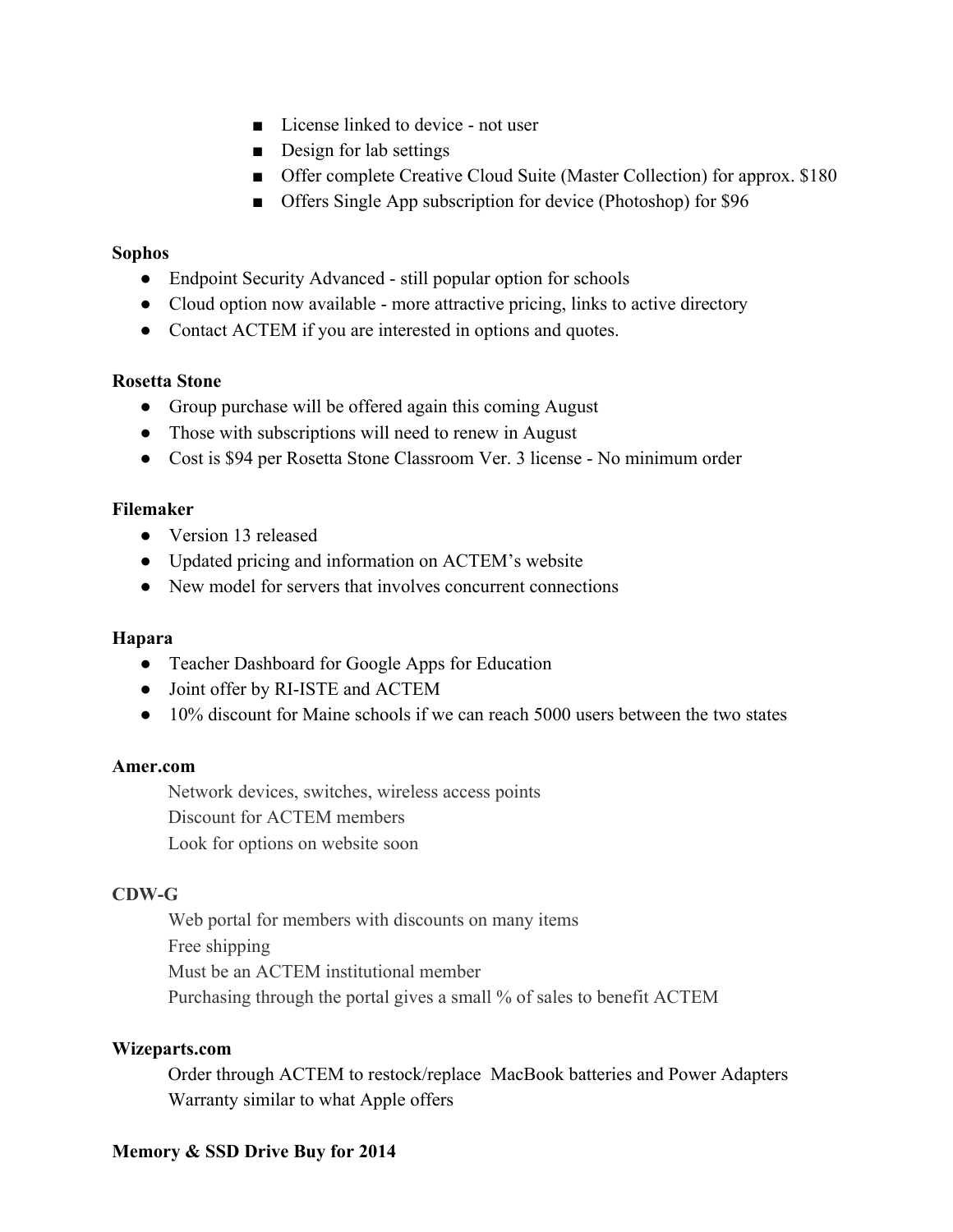Online signup for Memory and SSD drive group buy for 2014 ACTEM will collect numbers and go out to bid for best pricing Memory  $&$  SSD pricing is down from last year Current pricing is approximately:

> $4$  GB Memory Kit -- \$43 Unibody 4GB Kits -- \$43  $60GB$  SSD Drive  $-$  \$63  $120Gb$  SSD Drive  $-$  \$86

Potential new vendors (in discussion):

Max Cases - iPad cases of many styles, iPad stand, keyboards Bump Armour - iPad Case NSG, Inc. ESET security tools (virus, malware, spyware, adware, rootkits, bots, etc.)

## **Misc. Items:**

## **Newsletter**

June newsletter copy deadline this Friday, May 16th Looking for information on people retiring, changing or new to positions for the newsletter. Looking for news items for June Issue - Please send to me Aug. 15th copy deadline for the September Issue.

#### **ISTE 2015 Philly**

ACTEM bus to ISTE 2015 in Philadelphia. Members may want to save PD funds for ISTE 2015

#### Attendance sign-up at **[www.actem.org](http://www.google.com/url?q=http%3A%2F%2Fwww.actem.org&sa=D&sntz=1&usg=AFQjCNHv-j9wcJlOCyAMIL1oGDoF4dP2Vw)**

First item listed under Links (left side) Drawing for ACTEM 16GB Flash Drive: Random Generator chose #19: Congratulations to Chuck McLaughlin!

**Lunch tickets** available for members

*ACTEM 2014 Conference Gwyneth Maguire and Crystal Priest*

- October 9-10 Augusta
- ACTEM14 **Rebooted and Reimagined**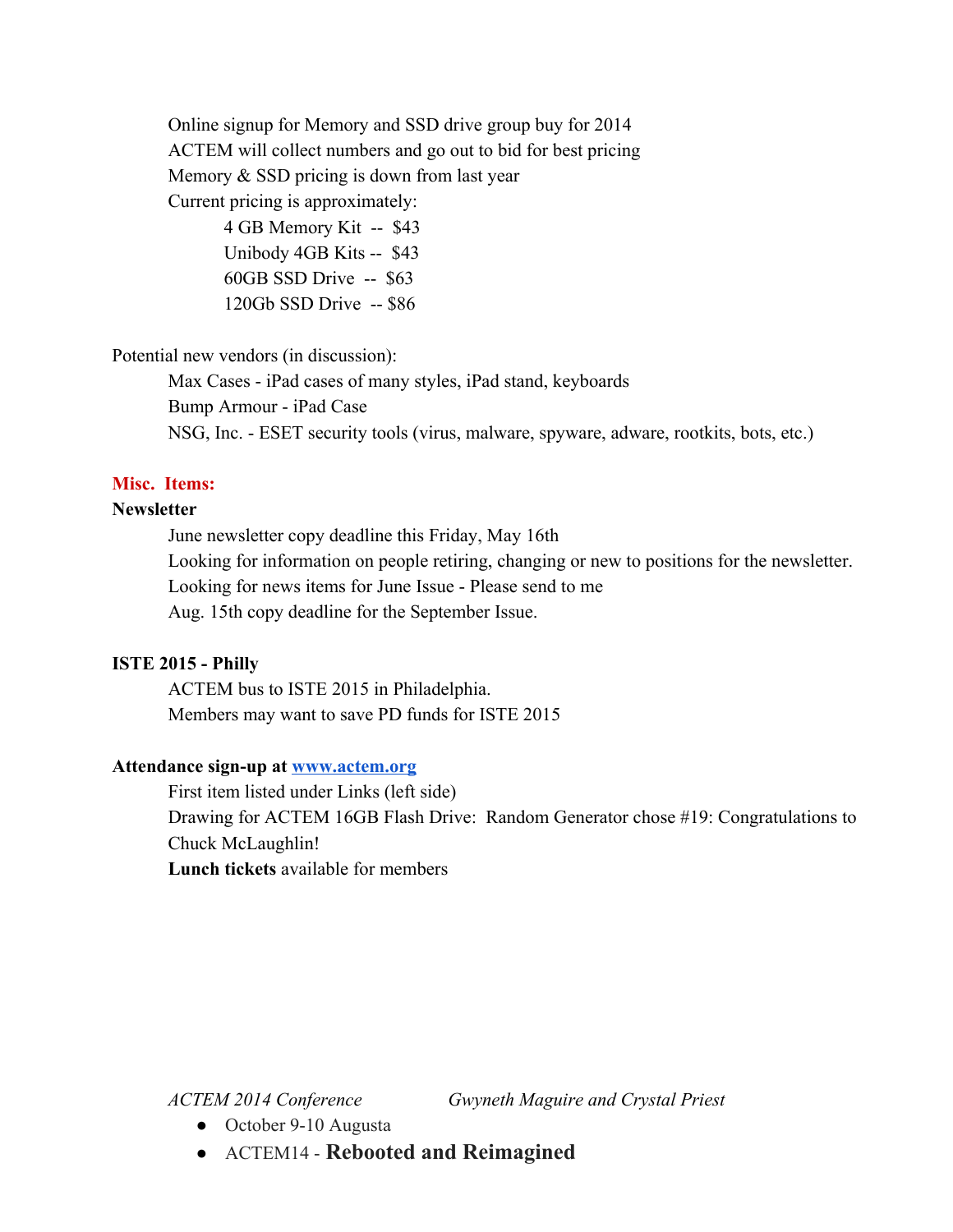- Part of the reboot is that this is now a full 2 day conference with keynotes each morning, 1 hour, half day and full day sessions on each day.
- Featured National Speaker/Friday Morning Keynote Chris O'Neal [http://about.me/onealchris](http://www.google.com/url?q=http%3A%2F%2Fabout.me%2Fonealchris&sa=D&sntz=1&usg=AFQjCNHXuuDnEV2BA48akl7ae26laC2gXw)
- Featured Maine Speaker/Thursday Morning Keynote Richard Byrne [http://www.freetech4teachers.com/](http://www.google.com/url?q=http%3A%2F%2Fwww.freetech4teachers.com%2F&sa=D&sntz=1&usg=AFQjCNEVGyibN6Qt-8OUZ8NEjjRKMzPpYw)
- Featured Maine Speaker/Friday afternoon Keynote Wicked Decent Jeff Bailey and Dan Ryder [http://wickeddecentlearning.com/](http://www.google.com/url?q=http%3A%2F%2Fwickeddecentlearning.com%2F&sa=D&sntz=1&usg=AFQjCNFjJfOecpYRFglgoU7VSnPkQO_ynA)
- Working our way through the session proposals now, things are progressing on track.
- ACTEM15 will be October 15-16 2015 at the Cross Center in Bangor [http://www.crossinsurancecenter.com/](http://www.google.com/url?q=http%3A%2F%2Fwww.crossinsurancecenter.com%2F&sa=D&sntz=1&usg=AFQjCNGMXEWQC_JSjs9-A-mXwKWEFctp5Q)
- We are already working on Keynote and featured speakers for the 2015 conference if you have any suggestions send them our way.

#### *President's Report Michael Richards*

#### **EOY/LOY Reminder:**

This is just a reminder that now is a great time to put in a nomination for Educator or Leader of the Year. We have a lot of people who deserve to be nominated but let's not wait until fall when our memories are fresh today. The deadline is September 4th. Go the ACTEM website and click on the Technology Educator Awards within the Links section.

#### **NEISTE Update:**

Webinars are wrapping up in the school year. Go to neiste org for a listing of what is left for the school year. NEISTE is looking to become a 501c3. By law change to allow Members at Large. New slate of officers including Dennis Crowe continuing as Treasurer. As Gary already mentioned, NEISTE has negotiated an Adobe deal based on FTEs. The vendor summit was attended by ProAV, GovConnection, CDI, Silverback Learning Solutions, Edgenuity, IntegratioPartners, and Follett. NEISTE reception at ISTE14 Sunday, June 29th 5-7 PM Omni- International Ballroom A

#### **Summer Board Retreat:**

Final dates are being set but we are looking at the first of August at the Gorham Office. **ISTE15 in Philly:**

As Gary mentioned you may want to save your PD dollars to attend this event. This will be a discussion point during our Board Retreat. Look for more details this fall.

#### **Blackboard Test:**

For the September board meeting we will have a dual system running. As the Tandberg machine starts to hiccup on connections of 6 or more. NEISTE has a Blackboard channel that we can use. Knowing that December and March can bring us nasty weather we want to have a mechanism so we don't have to cancel meetings and this is where Blackboard might be useful.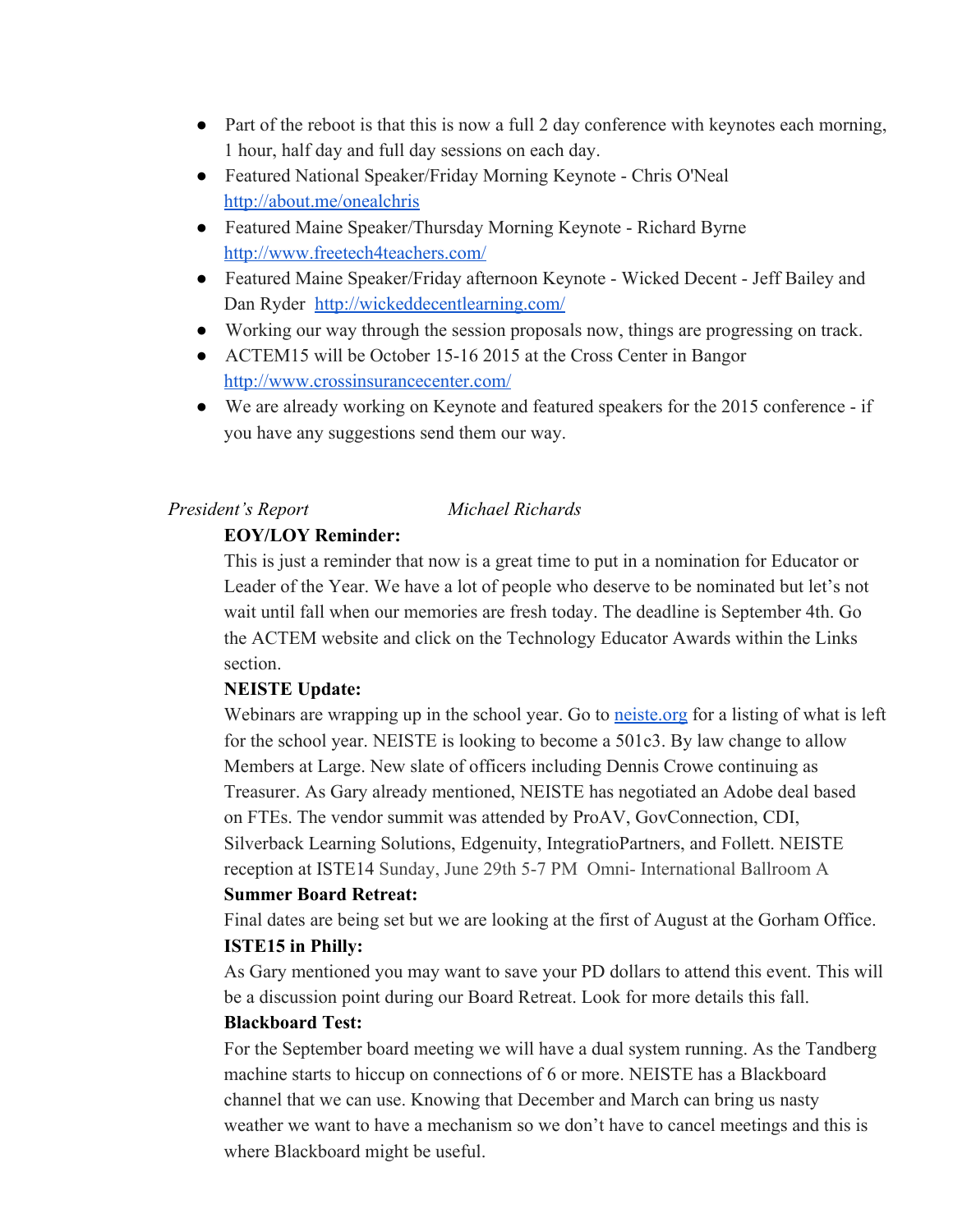#### **Summer Book Group:**

In early June ACTEM will continue our summer book group with a discussion around *It's Complicated: The Social Lives of Network Teens* by Danah Boyd. What is new about how teenagers communicate through services such as Facebook, Twitter, and Instagram? Do social media affect the quality of teens' lives? In this eye-opening book, youth culture and technology expert Danah Boyd uncovers some of the major myths regarding teens' use of social media. She explores tropes about identity, privacy, safety, danger, and bullying. Ultimately, Boyd argues that society fails young people when paternalism and protectionism hinder teenagers' ability to become informed, thoughtful, and engaged citizens through their online interactions. Yet despite an environment of rampant fear-mongering, Boyd finds that teens often find ways to engage and to develop a sense of identity.

This book can be ordered through the usual methods but if you want a free version there is a PDF of it floating around on the Internet.

[http://www.danah.org/books/ItsComplicated.pdf](http://www.google.com/url?q=http%3A%2F%2Fwww.danah.org%2Fbooks%2FItsComplicated.pdf&sa=D&sntz=1&usg=AFQjCNGuw9KtTRiN6mxWTT8b75Bz6bHR0A) Look for more details in the June newsletter.

#### **MLTI wiki:**

Thank you to Will Backman for getting the MLTI IV wiki started. Now it is our turn to add content to it and make it filled with the content we are leaning. [http://mltiiv.wikispaces.com/](http://www.google.com/url?q=http%3A%2F%2Fmltiiv.wikispaces.com%2F&sa=D&sntz=1&usg=AFQjCNHcoHRPwxyFWmGZ0_5pPMn7kA8GFA)

#### **Pizza Luncheons**:

If there are districts/areas that would like to have a pizza luncheon for techs please let Gary or myself know so we can help cultivate this relationship. Gorham is hosting a second one and Massabesic will be hosting one in June. This is a great way to continuing to collaborate.

#### **Retirements…**

Thanks to Jan for all her work over the years. (Remember there is a retired membership option :) )

#### **Round Table Discussions:**

Andy asks who is thinking of letting kids keep iPads over summer.

- Michael Richards adds that they are not because of transient population where kids will end up.
- Crystal reports they let selected kids with educational reasons to keep it over summer (ie AP classes in fall, or summer school, etc.)
- Jeff Mao states that DOE has no objection to the practice for a number of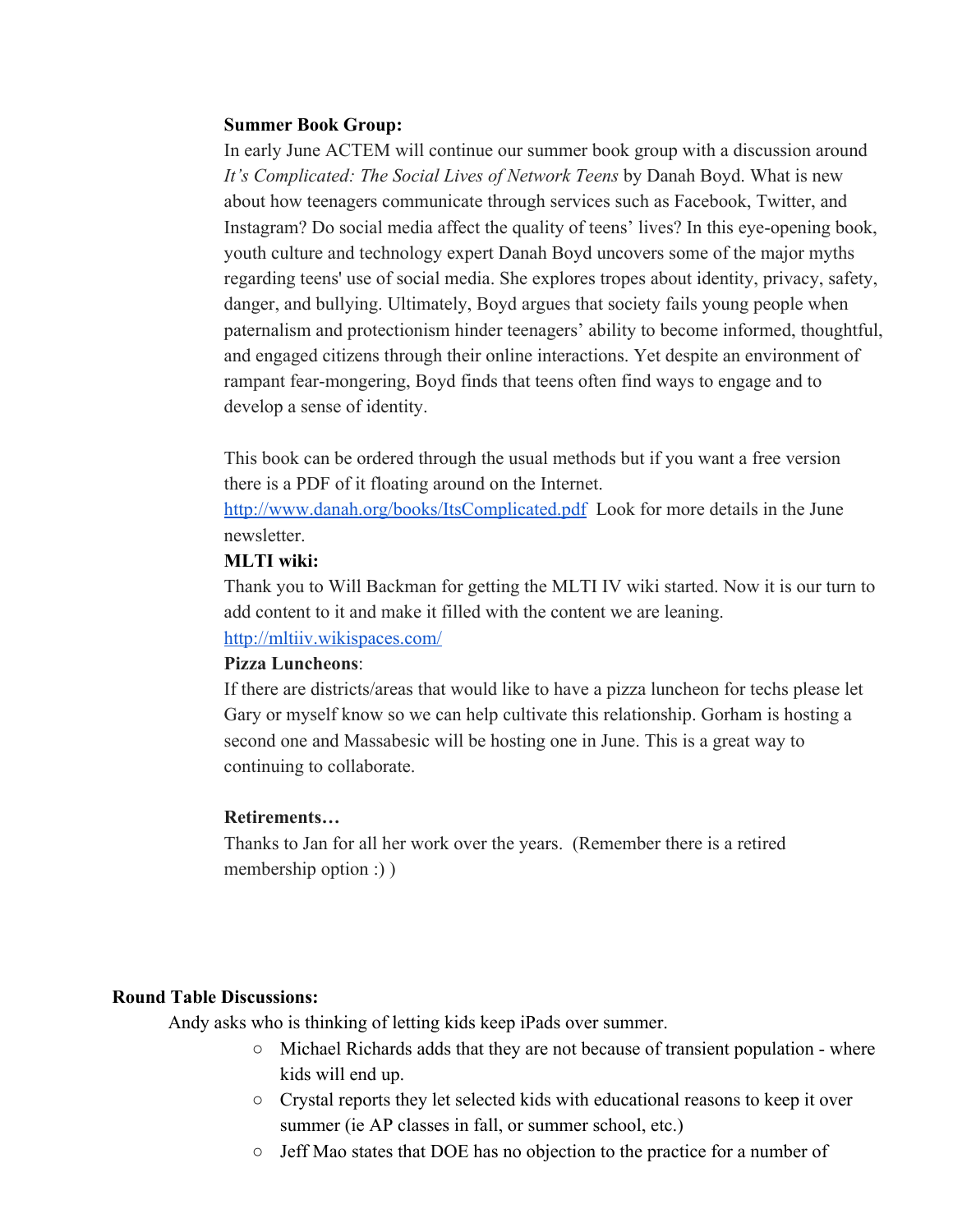educational as well as practical reasons. (Kids are administrators, new image is a breeze to update, etc.)

○ Several folks think Auburn has done this.

Crystal asks those who did trial of SmarterBalance - what do we need to know?

- Andy reports:
	- Takes multiple hours of ComputerLab time and Tech Integrator Time
	- Need lots of Teacher PD for Proctor Empowerment
	- Need a top 10 of what Teachers Can't Do during testing
	- SpEd accommodations are minimal
	- Schools should probably closely look at: [http://sbac.portal.airast.org/](http://www.google.com/url?q=http%3A%2F%2Fsbac.portal.airast.org%2F&sa=D&sntz=1&usg=AFQjCNGa7IoVBr490_Lw4WFySGKmEuhh6Q)
	- Current Documentation is limited
	- Current HelpDesk is not experienced with education
- Jeff Mao reports:
	- There is an RFP out for a vendor to provide hosting/documentation/HelpDesk so we'll have some control/input for that
	- Maine should be able to ride this out because of our past experience.
	- It will be a rocky road but the value added will be benifical for all of us.

Michael Richards reports:

Elementary schools need 2 proctors for optimal environment BackChannel Questions:

- *● If you are a pilot school how do you report to Smarter Balance?*
	- Jeff says a survey is on its way.
	- Andy says he's writing NOW so he can get the info down now.
- *● How do you contact the writers of the test?*
	- Jeff says same survey, actually, pilot was more for question validity than tech issues
- *● Should we be buying keyboards for the iPads yet?*
	- Jeff says not yet, too many unknowns.
- Andy asks for anyone who has issues/questions with SmarterBalance to please contact him so that our voices can be heard.

Crystal asks who is using 3D printers and what they are using?

• Jaime Seward is reporting use with elementary schools